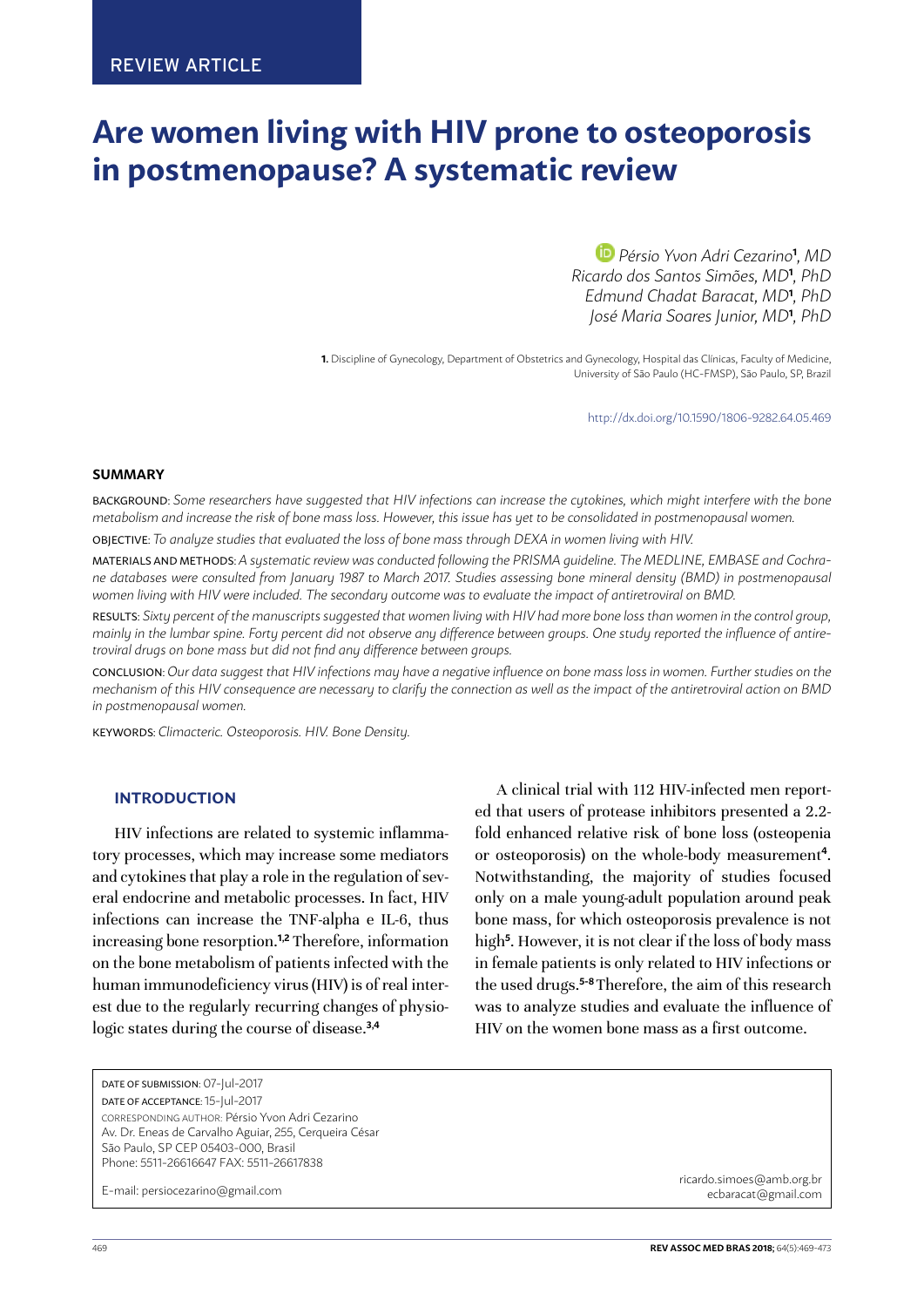#### **METHODOLOGY**

This systematic review of the literature followed the PRISMA (Preferred Reporting Items for Systematic Reviews and Meta-Analysis) guidelines**<sup>9</sup>** . The databases used for consultation were MEDLINE and Cochrane. Articles published in English, Spanish, Portuguese, Italian and French from 1987 (the first study of HIV) to September 2016 were selected using the search strategies reported in Fig. 1. Systematic reviews, meta-analyses, and references cited in the papers were consulted, but only original work was included in this review. The study selection, as well as the evaluation of titles and abstracts, was carried out by two researchers (P.Y.A.C. and R.S.S.), skilled in conducting blind systematic reviews independently, who closely followed the inclusion and exclusion criteria. After this stage, the original articles were critically assessed before being included or not in the study. When selection became a source of discord, a third reviewer was consulted (J.M.S.).

In the inclusion of studies, preference was shown for prospective observational studies or clinical trials. Furthermore, they should include postmenopausal women living with HIV who were undergoing antiretroviral therapy and were informed about bone mineral density. The latter was measured using dual-energy X-ray absorptiometry (DEXA). Also, based on the WHO criteria for the osteoporosis diagnosis, a T-score below or equal to -2.5 SD (standard deviation) for lumbar spine, femoral neck, and/or total femur was adopted.**<sup>10</sup>**

The eligibility criteria for the studies in this review consisted of women between 45 and 65 years of age, who were in postmenopause, and who had received antiretroviral therapy for more than five years. Studies of populations with characteristics different from those just mentioned were excluded.

When the evidence selected after applying the inclusion criteria was defined as a randomized controlled clinical trial, it was run through an appropriate checklist for critical evaluation (JADAD). Studies were considered for inclusion if the JADAD score was equal to or higher than 3.**<sup>11</sup>** When the evidence was defined as a comparative study (observational studies or nonrandomized clinical trials), it was also run through an appropriate checklist for critical evaluation (NEWCASTLE OTTAWA), and only those studies with a score over 6 were included.**<sup>12</sup>**.

The information gleaned from the selected studies was displayed in a table comprising the following variables: authors' names, publication year, study design, number of patients, CD4 count, age, form and duration of antiretroviral therapy, duration of HIV infection, and expected outcome (Table 1). To date,

| <b>Authors</b><br>and publi-<br>cation year | Study<br>design | Number of<br>patients                                     | Age                             | $CD4+$<br>count                    | Type of ARV                                                      | <b>ARV Treatment</b><br>length                                                                       | Length of<br>HIV infec-<br>tion    | Outcome                                                           |
|---------------------------------------------|-----------------|-----------------------------------------------------------|---------------------------------|------------------------------------|------------------------------------------------------------------|------------------------------------------------------------------------------------------------------|------------------------------------|-------------------------------------------------------------------|
| Grund et al.,<br>2009 (13)                  | <b>RCT</b>      | Total n=275<br>TARV-i<br>$(n=142)$<br>TARV-c<br>$(n=133)$ | 44 years $\pm$<br>2.5 years     | >350 cel./<br>mm <sup>3</sup>      | $PI: 36\%$<br>Tenofovir: 3%<br><b>NRTI: 52%</b><br>RTINNA: 35%   | 2.4 years $(\pm 1.2 \text{ years})$                                                                  | 9 years ( $\pm$<br>5.5 years)      | No negative impact<br>on the BMD                                  |
| Dolan et al.,<br>2004(7)                    | Transversal     | $HIV+: n=84$<br>$HIV-: n=63$                              | 41 years ( $\pm$<br>$0.9$ year) | 385 (± 25)<br>$cel./mm3$ )         | PI: 42%<br><b>NRTI: 80%</b><br><b>RTINNA: 27%</b>                | IP: 18.3 (± 2.1 months)<br>$RTIN: 41.2 (\pm 4.2)$<br>months)<br>NNRTI: 8.1 (± 1.0<br>month)          | 8 years ( $\pm$<br>2.5 years)      | No negative impact<br>on the BMD                                  |
| Yin et al.,<br>2005(14)                     | Transversal     | $HIV+: n=31$<br>HIV-: n=186                               | 56 years ( $±$<br>$1.1$ year)   | 458 ( $± 72$<br>$cel./mm3$ )       | PI: 34%<br><b>NRTI: 11%</b><br>RTINNA: 7%<br>$PI + NNRTI$<br>48% | IP: 35.1 ( $\pm$ 6 months)<br>RTIN: $63.4$ ( $\pm$ 10.1<br>months)<br>NNRTI: 12.5 (± 4.1)<br>months) | 7 years $(\pm 1.5)$<br>years)      | HIV+ patients with<br>low BMD in the<br>lumbar spine              |
| Calmy et al.,<br>2013 (15)                  | Transversal     | $HIV+: n=22$<br>$HIV-: n=44$                              | 44.3 years $(±$<br>$1.8$ year)  | 626 (± 220<br>$cel./mm^3)$         | PI: 41%<br>Tenofovir: 14%<br><b>NNRTI: 45%</b>                   | 11.4 years (8.9 a 13.5<br>years)                                                                     | 16.5 years ( $\pm$<br>$1.4$ years) | HIV+ patients with<br>low BMD in the<br>lumbar spine              |
| Teichmann<br>et al., 2003<br>(6)            | Transversal     | $HIV+: n=50$<br>$HIV-: n=50$                              | 39.4 years $(\pm$<br>2.2 years) | 339,5<br>$(*46,2)$<br>$cel./mm3$ ) |                                                                  | 51.7 years $(\pm 4.5$ years)                                                                         |                                    | HIV+ patients with<br>low BMD in the<br>lumbar spine and<br>femur |

**TABLE 1** – THE CHARACTERISTICS AND PRIMARY OUTCOME OF SELECTED STUDIES.

RCT = randomized clinical trial; N = number; ARV: antiretroviral; IP: protease inhibitor; RTIN = reverse transcriptase inhibitor nucleoside analogue; RTINNA = reverse transcriptase<br>inhibitors, non-nucleoside analogues; BMD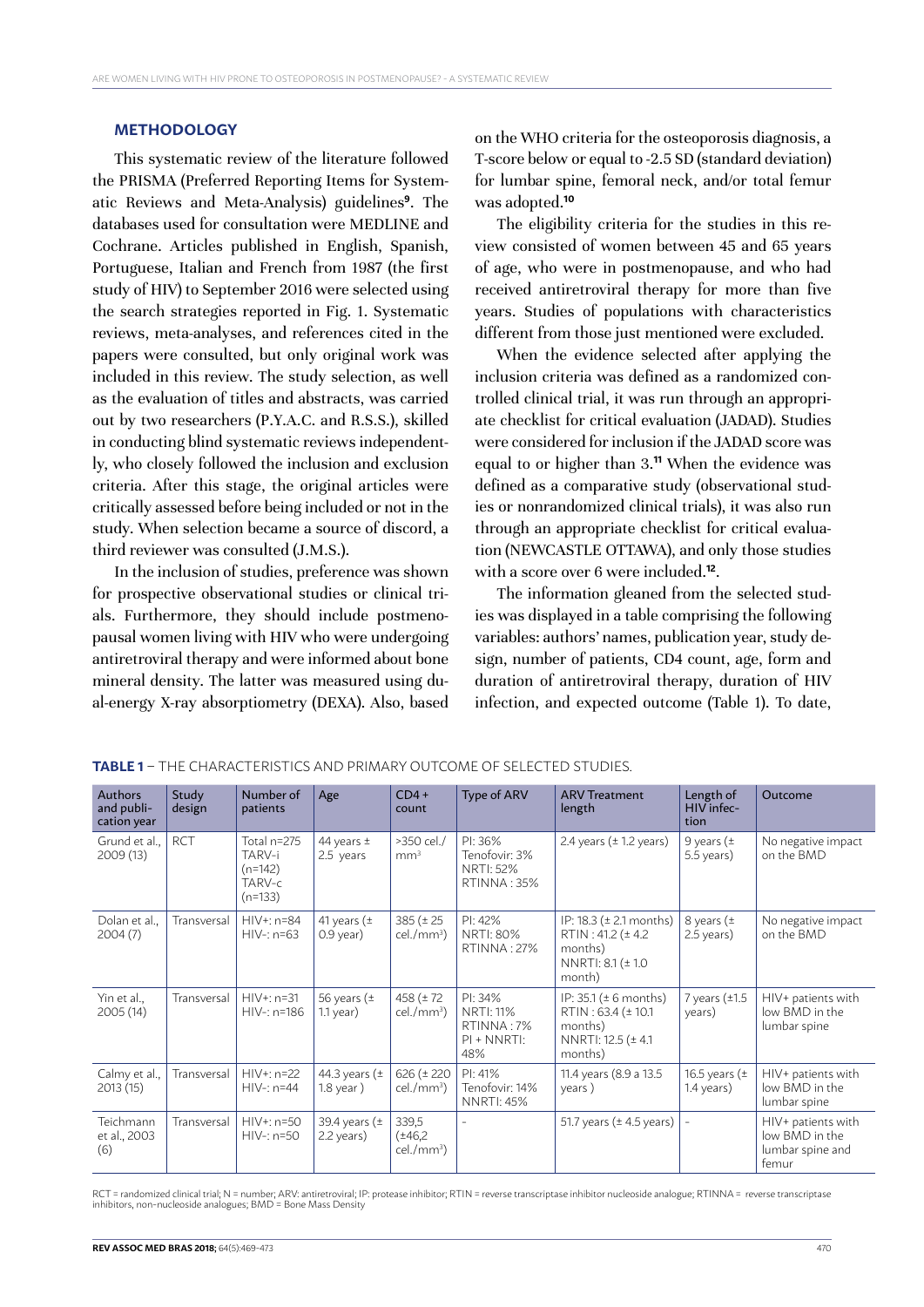**Medline:** (Highly Active Antiretroviral Therapy OR HAART OR Antiretroviral Therapy, Highly Active OR Anti-HIV Agents OR Agents, Anti-HIV OR Anti HIV Agents OR Anti-AIDS Agents OR Agents, Anti-AIDS OR Anti AIDS Agents OR Anti-HIV Drugs OR Anti HIV Drugs OR Drugs, Anti-HIV OR AIDS Drugs OR Drugs, AIDS OR Anti-AIDS Drugs OR Anti AIDS Drugs OR Drugs, Anti-AIDS OR CCR5 Receptor Antagonists OR HIV Fusion Inhibitors OR HIV Integrase Inhibitors OR HIV Protease Inhibitors) AND (Osteoporosis OR Osteoporosis, Post-Traumatic OR Osteoporosis, Post Traumatic OR Post-Traumatic OR Osteoporosis OR Post-Traumatic Osteoporosis OR Osteoporosis, Senile or Osteoporosis, Senile OR Senile Osteoporosis OR Senile Osteoporosis OR Osteoporosis, Involutional OR Osteoporosis, Age-Related OR Osteoporosis, Age Related and Bone Loss, Age-Related and OR Age-Related Bone Loss OR Age-Related Bone Losses OR Bone Loss, Age Related OR Bone Losses, Age-Related OR Age-Related Osteoporosis OR Age Related Osteoporosis OR Age-Related Osteoporosis OR Osteoporosis, Age-Related)

**Cochrane:** Highly Active Antiretroviral Therapy AND Osteoporosis

**FIG. 1** – Databases and search strategies.

there is not a sufficient number of randomized clinical trials to perform a meta-analysis, which would provide a more robust analysis.

# **RESULTS**

A total of 347 articles were identified in the primary database. After titles and abstracts were carefully read and the inclusion criteria were applied, five studies were selected for critical evaluation (Fig. 2). Table 1 presents their main characteristics. There were altogether 462 women who were living with HIV and whose median age was  $44$  years  $\pm$  6.5 years. The mean length of HIV infection was  $8.1 \pm 3.2$  years and the CD4 cell count varied from 339 to 626 (482.5 ± 71.5 cells). The mean length for ART treatment was  $6.3 \pm 1.2$  years; only the randomized clinical trial conducted by Grund et al<sup>13</sup> was included. Also, there is not a sufficient number of randomized clinical trials to perform a meta-analysis.

Sixty percent of manuscripts suggested that women living with HIV had more bone loss than women in the control group, especially for lumbar spine (n= 409 patients with HIV) **13-15**. Forty percent did not observe any difference between groups. One study reported the influence of antiretroviral drugs on bone mass but did not find any difference between groups (Table 1). In fact, the study using continuous ART or with CD4 count inferior to 250 cells/mm3 was not related to osteoporosis at the lumbar spine (RRA=- 0,012 com 95% CI: -0.053 a 0.042)**<sup>13</sup>**.

## **DISCUSSION**

Retroviral therapy has brought a new perspective to women living with HIV and prolongs the longevity, thus increasing the number of women entering the menopause stage, when there is a reduction in the production of steroids.**16-20** However, there are questions on whether women have a higher propensity to osteoporosis due to HIV infection and the effect of ARVs hypoestrogenism during this period. Our study suggests that HIV negatively influences bone mass density in postmenopausal women.**6,14,16** However, we found no evidence that ARVs could increase this risk, because of a low number of studies.

Women infected by HIV may be asymptomatic for 10 years, as the reduction in lymphocytes is slow.**<sup>21</sup>**However, the infection can determine a loss of bone mass due to a decrease in the health of the patient and changes in the immune system**<sup>21</sup>**. Indeed, increased levels of cytokines such as TNF present in chronic HIV infection can increase bone turnover by stimulation of osteoclasts**17,18** and enhancement in bone resorption. In more severe forms of infection by HIV, low levels of CD4 are also related to reduced bone mineral density, as demonstrated in the study cohort.**<sup>19</sup>**In these cases, opportunistic infections, a decrease in nutrition, reduced bone mass and general condition could be the factors that negatively influence bone mass.**16-19**

Three studies evaluated the risk of osteoporosis in HIV+ population.**6,14,16** However, only the study of Teichmann et al.**<sup>6</sup>** found an increase in osteoporosis risk for HAART users. The authors did not report the time of HIV infection, previous use of antiretroviral therapy prior to the study, or the ART composition used. That is a concern regarding this study. Another limitation of the studies was the absence of factor makers, which can make data interpretation more difficult. Also, It is known that type of drug used in HAART is essential, because it may be responsible for a higher or lower impact in the bone microenvironment. For example, reverse transcriptase inhibitors (NRTIs) and protease inhibitors (PI) act in blocking RANKL decreased calcitriol and inhibition in osteoblasts. In turn, Zidovudine accelerates the genesis of osteoclasts and Tenofovir impairs bone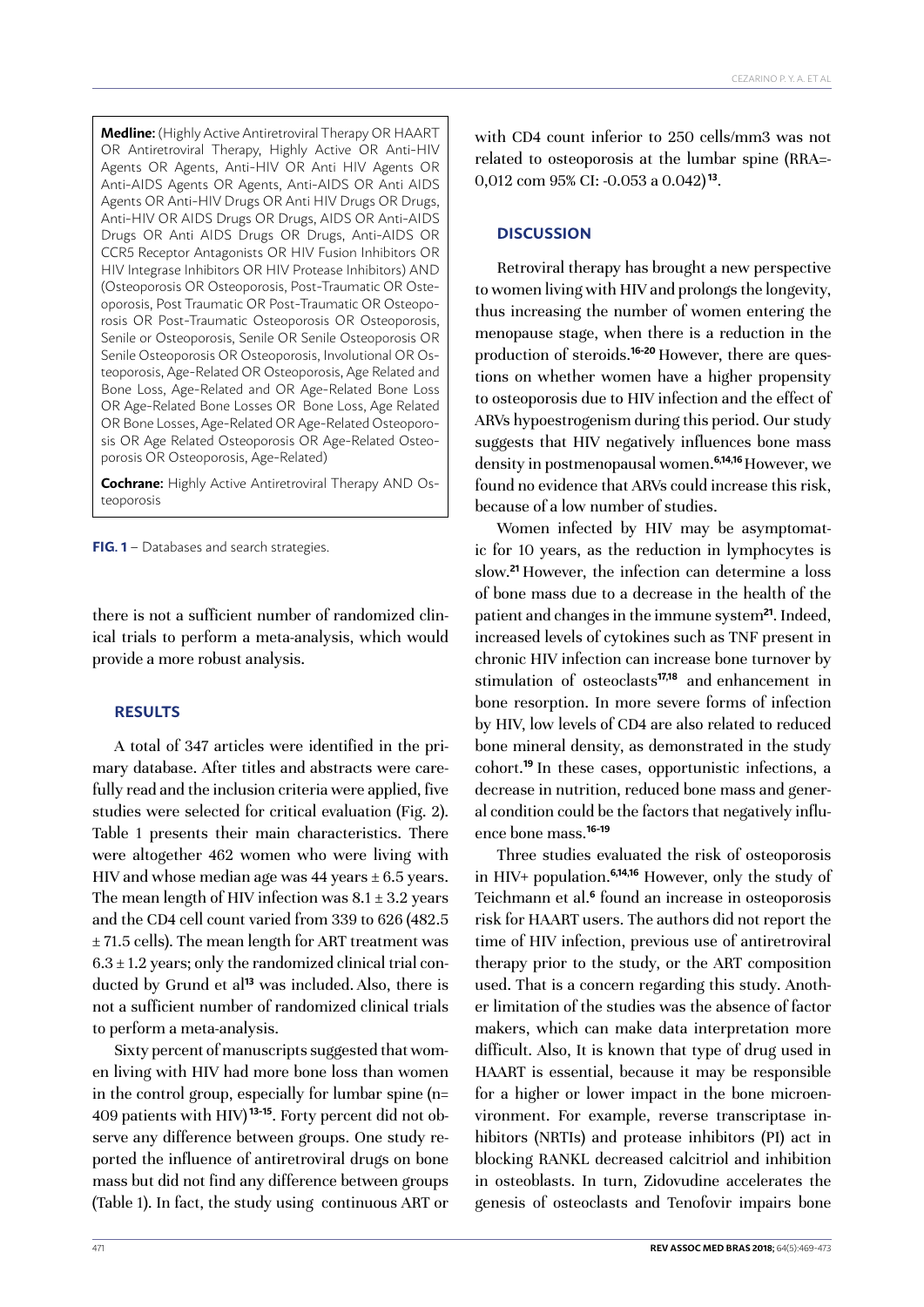

**FIG. 2** – Systematic review algorithm.

mineralization. Thus, the composition is essential to evaluate the use of HAART in bone mass and risk of osteoporosis, which can be a limitation of the studies analyzed.

Dolan et al.<sup>7</sup> reported the type of ART used and time of HIV infection but failed to inform HAART use time before inclusion in the study. Additionally, there was heterogeneity in the population, including women who were still menstruating and with higher levels of estrogen, which complicates the assessment of osteoporosis related to low estrogen levels. Furthermore, there is a selection bias in study type, primary outcome, and population in the selected randomized studies,**13** which may hinder the risk analysis of osteoporosis in women with HIV during the climacteric. Also, another limitation of our study was the lack of a sufficient number of randomized clinical trials to perform a meta-analysis, which would provide a more robust analysis. Another bias was the study of Teichmann et al.**6** related tothe inclusion ofyoung patients.

The survival of women living with HIV has dramatically increased because of retroviral drugs**<sup>15</sup>**. However, there is concern that these substances have an adverse impact on bone mass, mainly in climacteric women, who experience the effects of hypoestrogenism on the bone density.**<sup>11</sup>** Therefore, there is great concern about the bone mass loss in the HIV population.

### **CONCLUSION**

Finally, our data suggest that HIV infections may have a negative influence on the bone mass loss in postmenopausal women. Further studies on the mechanism of this HIV consequence are necessary to clarify this connection as well as the impact of the antiretroviral action on BMD in postmenopausal women.